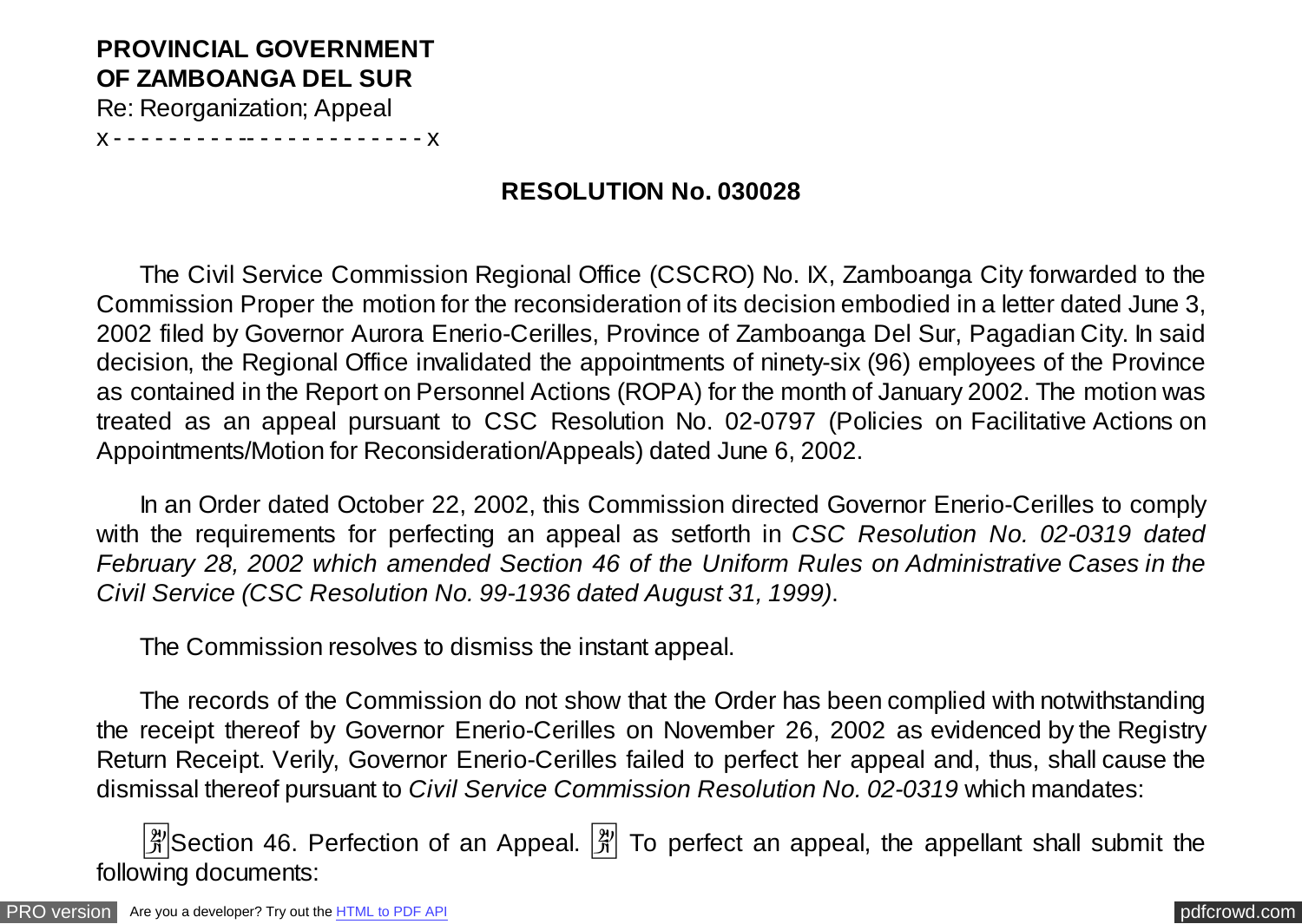�*(a) Notice of appeal which shall specifically state the date of the decision appealed from and the date of receipt thereof;*

�*(b) Three copies of appeal memorandum containing the grounds relied upon for the appeal, together with the certified true copy of the decision, resolution, order appealed from, and certified copies of the documents or evidence;*

 $\frac{29}{31}$  c) Proof of service of a copy of the appeal memorandum to the disciplining office;

�*(d) Proof of payment of the appeal fee; and* 

 $\mathbb{F}(\epsilon)$  A statement or certificate of non-forum shopping.  $\mathbb{F}(\epsilon)$ 

 $\frac{3}{4}$  When an appellant fails to comply with any of the above requirements within the reglementary period, the Commission shall direct compliance therewith within a period of ten (10) days from receipt of said directive, with a warning that failure to comply with the said period of ten (10) days shall be construed as a deliberate intent to delay and thus considered as failure to perfect an appeal and shall cause the dismissal of the appeal with prejudice to its refiling.  $\frac{2\pi}{3}$  [Underscoring supplied].

 In Civil Service Commission Resolution No. 98-2662 dated October 6, 1998, Lampasa, Cicero T. citing Ceniza vs. Court of Appeals, 218 SCRA 390, it was held that:

 $\frac{3}{4}$ Perfection of an appeal in the manner and within the period laid down by law is not only mandatory but jurisdictional and failure to perfect an appeal as legally required has the effect of rendering final and executory judgment of the court below and deprives the appellate court jurisdiction to entertain the appeal. $\mathcal{Z}$ 

 **WHEREFORE**, the appeal of Governor Aurora Enerio-Cerilles from the Decision dated June 3, 2002 of the Civil Service Commission Regional Office No. IX invalidating the appointments of ninety-six (96) employees of the Province of Zamboanga del Sur as contained in her Report of Personnel Actions (ROPA) for the month of January 2002, is hereby **DISMISSED** with prejudice.

[PRO version](http://pdfcrowd.com/customize/) Are you a developer? Try out th[e HTML to PDF API](http://pdfcrowd.com/html-to-pdf-api/?ref=pdf) [pdfcrowd.com](http://pdfcrowd.com)